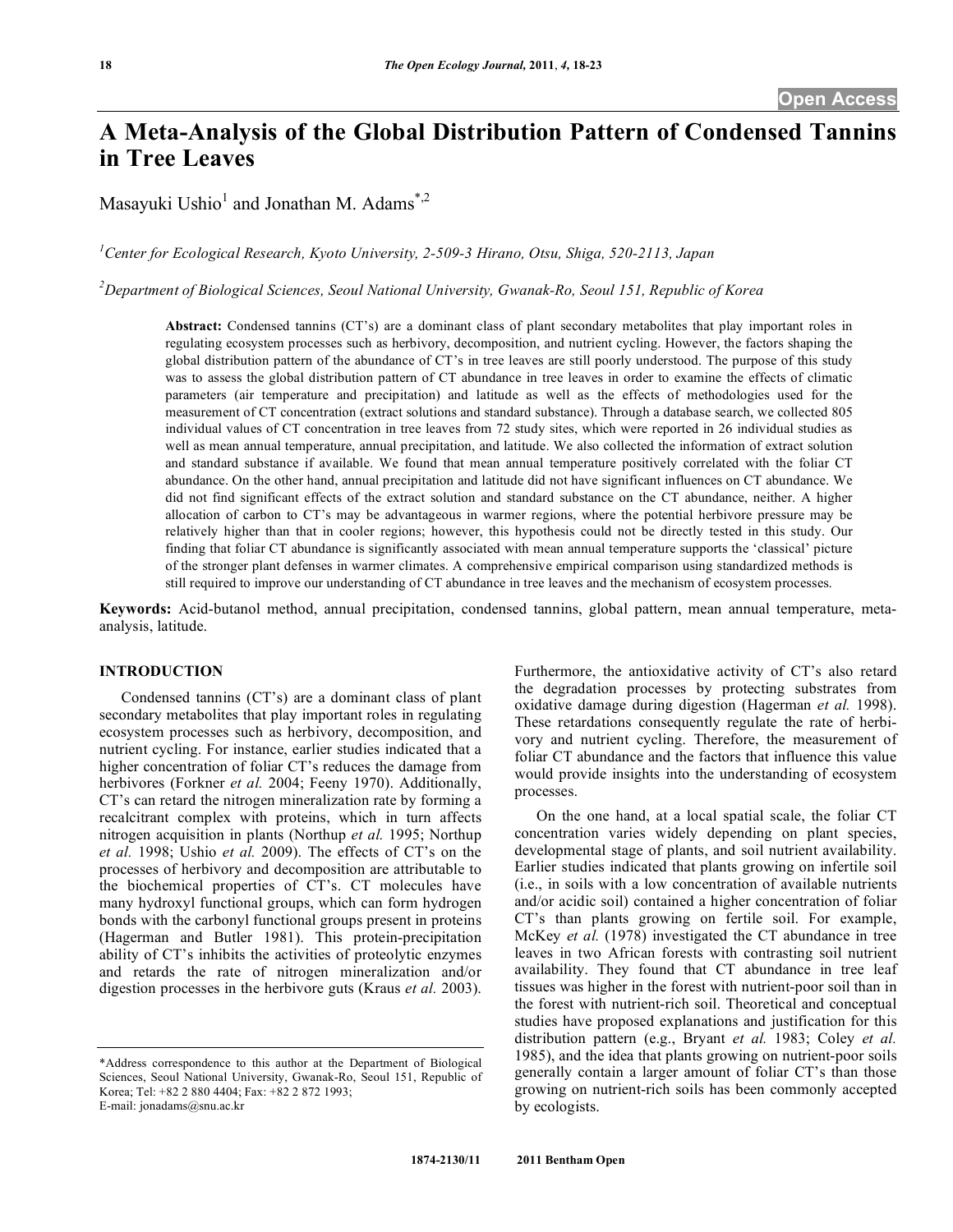On the other hand, at the regional scale, researchers predicted that CT abundance increased with increasing air temperature or decreasing latitude. This prediction is based on the following two points: First, damage by herbivores can be reduced in plants with a higher concentration of foliar CT's (Forkner *et al.* 2004; Feeny 1970). Second, the herbivore pressure could increase with increasing air temperature or decreasing latitude (Coley and Aide 1991). Therefore, a higher concentration of foliar CT's could be an adaptive trait of plants growing under a high temperature condition, where potential herbivore pressure is high. A few other studies have investigated the latitudinal pattern of the foliar CT abundance. Coley & Aide (1991) and Coley & Barone (1996) also suggested that both plant allocation to defensive substances and herbivore pressure could be higher in tropical regions than in temperate regions. Higher air temperature could enhance the herbivore activity, which could result in the higher herbivore pressure in tropical regions. These studies suggest that CT abundance increases with increasing temperature even at a global scale.

However, due to the lack of global-scale assessment studies, the factors shaping the global distribution pattern of CT abundance are still poorly understood. The lack of such studies appears to be due to the following reasons: The first and most obvious reason is that collecting leaf samples on a global scale would be an enormously time- and effort-consuming enterprise. This problem can be solved by collecting values of foliar CT abundance for different regions from the published literature. The second reason is that although a considerable amount of data on the foliar CT abundance has been collected, variations in sample processing conditions and measurement methodology prevents the compilation and analyses of the data. For example, the acid-butanol assay (Porter *et al.* 1986) is the most commonly used technique for the estimation of CT concentration, but there are other alternative methods. Standard tannins that are used to develop standard curves for calibration also vary. Furthermore, different extract solutions are used for tannin extraction from leaf samples. These variations in the extraction methodologies are suggested to influence the quantification of CT's in leaf samples (Cork and Krockenberger 1991). Thus, the abovementioned factors should be given significant consideration while studying the global distribution pattern of CT abundance.

The purpose of this study was to illustrate the global distribution pattern of CT abundance and examine the climatic factors (air temperature and precipitation) and latitude influencing CT abundance at the global scale. We especially focused on CT's in tree leaves, because trees are the major component of global terrestrial vegetation, and because focusing on one life form (i.e. trees) enables us to compare different studies more easily. To this end, we collected the values of CT concentration from the published literature. Our specific hypothesis was that CT concentration increases with increasing air temperature, and therefore, CT's in leaves should be found at higher concentrations in low-latitude regions. As our secondary objective, we briefly explore the effects of methodologies (i.e., extract solution and standard substance) on CT concentration.

## **METHODS**

#### **Literature Search**

Our database was compiled by conducting keyword searches using SCOPUS (Elsevier) (Norris and Oppenheim 2007). Combinations of the following key words were used for the database search: "condensed tannins," "herbivory," "decomposition," and "leaves". With this search, more than 100 publications were retrieved. Among these 100 studies, each study to be included in the analysis had to satisfy the following criteria: (1) The CT concentration was evaluated by acid-butanol assay (Porter *et al.* 1986). (2) The CT concentration was measured in mature leaves of mature trees growing under natural conditions and in growing season. If the CT concentrations were measured for leaves grown under experimental conditions, the study was excluded from our dataset. The acid-butanol assay was chosen because the majority of studies which examined CT concentration used this method. Our data set contains both deciduous trees and evergreen trees.

We collected the following three datasets to accomplish our study objectives. (1) The data on the CT concentration was obtained to determine the global distribution pattern of CT's. The CT concentrations were collected from figures and/or tables in the previous literatures. If only the means of the CT concentrations were reported in the literature, we collected the mean CT concentrations. (2) The data on mean annual temperature, annual precipitation, and latitude were collected to examine the relationships between climatic dataset and the CT concentration. When climatic data and/or latitude data were not available from the publication, we contacted authors, or obtained the data from websites (climatic data, International Water Management Institute [http://wcatlas.iwmi.org/default.asp]; latitude data, Google earth [Google, USA]). (3) The data on chemicals used as extracting solutions for acid-butanol assay and the data on standard substances used for calibrating the CT concentration were collected to examine the dependence of methodologies on the quantification of CT concentration. These methodologies have been suggested to influence the estimation of CT concentrations. (Cork and Krockenberger 1991). By performing the database search as described above, we obtained 805 individual values of CT concentration from 72 study sites reported by 26 individual studies (Table **S1** and Fig. **1**).

#### **Statistical Analysis**

We explored the best model to describe the relationship between CT abundance and mean annual temperature, annual precipitation, and latitude. Because the relationship between CT abundance and the variables seems not to be linear (i.e. we did not have *a priori* hypothesis about the shapes of functions of the variable effects), and because variation of CT abundance depends on a study site, additive model or additive mixed model were chosen for our current data set. We set seven possible formulae that could explain the relationship between CT abundance and the parameters, those were (1) CT  $\sim$  s(mean annual temperature), (2) CT  $\sim$ s(annual precipitation), (3)  $CT \sim s$ (absolute latitude), (4) CT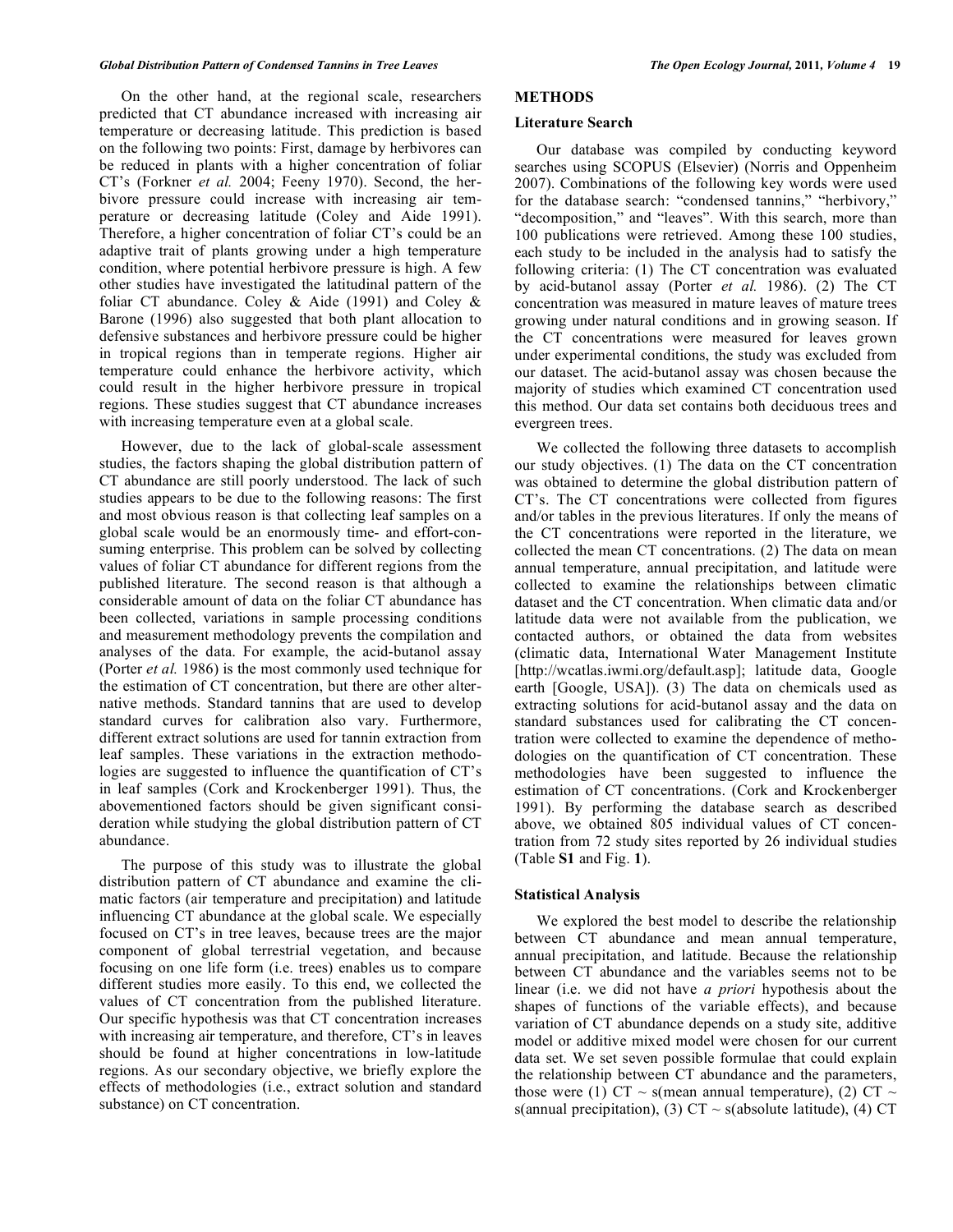

**Fig. (1).** Study sites included in our dataset. Each gray point indicates a study site from where the data was collected.

 $\sim$  s(mean annual temperature) + s(annual precipitation), (5)  $CT \sim s$ (mean annual temperature) + s(absolute latitude), (6)  $CT \sim$  s(annual precipitation) + s(absolute latitude), (7) CT  $\sim$  $s$ (mean annual temperature) +  $s$ (annual precipitation) + s(absolute latitude). Smoothing curve is applied for a term enclosed by s( ). Interaction terms were not considered because we did not have a specific hypothesis that explains the interaction among mean annual temperature, annual precipitation, and latitude.

By using the above seven formulae, we tried three statistical models, these being the additive model, additive mixed model including random effects of study site (i.e. random intercept for each site), and additive mixed model including random effects of study site (i.e. random intercept for each site) and random variation for each study site. We also tried a linear mixed model (assuming linear relationship between CT concentration and the parameters), but only the results of the additive models are presented here in the main text because Akaike's Information Criterion (AIC) of the linear models were higher than those of additive models (Table **S2**). AIC of the additive models with different formulae were compared to select the best model to describe the relationship between mean annual temperature, annual precipitation, and latitude. The additive models were performed by using 'mgcv' package of R (Wood 2004). To test the dependence of CT abundance on methodologies (i.e. extract solution and standard substance for developing calibration curve), we took the residuals of the best model, and examined the effects of the methodologies on the residuals by Kruskal-wallis test. This approach enabled us to test the methodological dependence on CT abundance, excluding the effects of mean annual temperature, annual precipitation, and latitude. All statistical analyses were performed by using a free statistical software R (R Development Core Team 2009).

#### **RESULTS**

## **Model Selection**

The formula considering mean annual temperature, annual precipitation, and latitude with random effects of study site and random variation for study site had the lowest AIC among the examined models (Table **1**). Generally, AIC decreased in the following order: additive model > additive mixed model with random effects of study site  $>$  additive mixed model with random effects of study site and random variation for study site (Table **1**). The formulae that considered mean annual temperature, annual precipitation, and latitude were always the best model within a particular statistical model. Based on AIC,  $CT \sim s$  (mean annual temperature) + s(annual precipitation) + s(absolute latitude) is the best model to explain CT abundance in our data set.

| Model structure                                         | <b>Additive</b><br>model | <b>Additive</b><br>mixed model<br>(random~site) | <b>Additive</b><br>mixed model<br>(random~site,<br>variance~site) |
|---------------------------------------------------------|--------------------------|-------------------------------------------------|-------------------------------------------------------------------|
| $CT \sim s(MAT)$                                        | 9532.886                 | 9280.392                                        | 8535.373                                                          |
| $CT \sim s(Precipitation)$                              | 9499.654                 | 9282.841                                        | 8538.768                                                          |
| $CT \sim s(absLAT)$                                     | 9505.803                 | 9279.767                                        | 8537.717                                                          |
| $CT \sim s(MAT) +$<br>s(Precipitation)                  | 9434.545                 | 9274.267                                        | 8529.780                                                          |
| $CT \sim s(MAT) +$<br>s(absLAT)                         | 9424.985                 | 9271.402                                        | 8528.649                                                          |
| $CT \sim s(Precipitation) +$<br>s(absLAT)               | 9415.849                 | 9276.150                                        | 8533.648                                                          |
| $CT \sim s(MAT) +$<br>$s(Precipitation) +$<br>s(absLAT) | 9386.213                 | 9266.654                                        | 8523.942                                                          |

**Table 1. AIC of the Seven Different Model Formulae with Three Additive Models**

Bold values indicate the lowest AIC within each column. Mean annual temperature, annual precipitation, and absolute latitude are abbreviated as MAT, Precipitation, and absLAT, respectively.

## **Effects of Climatic Properties, Latitude, and Methodologies on the Foliar CT Abundance**

Mean annual temperature significantly and positively affected CT abundance (Figs. **2a** and **3a**). On the contrary,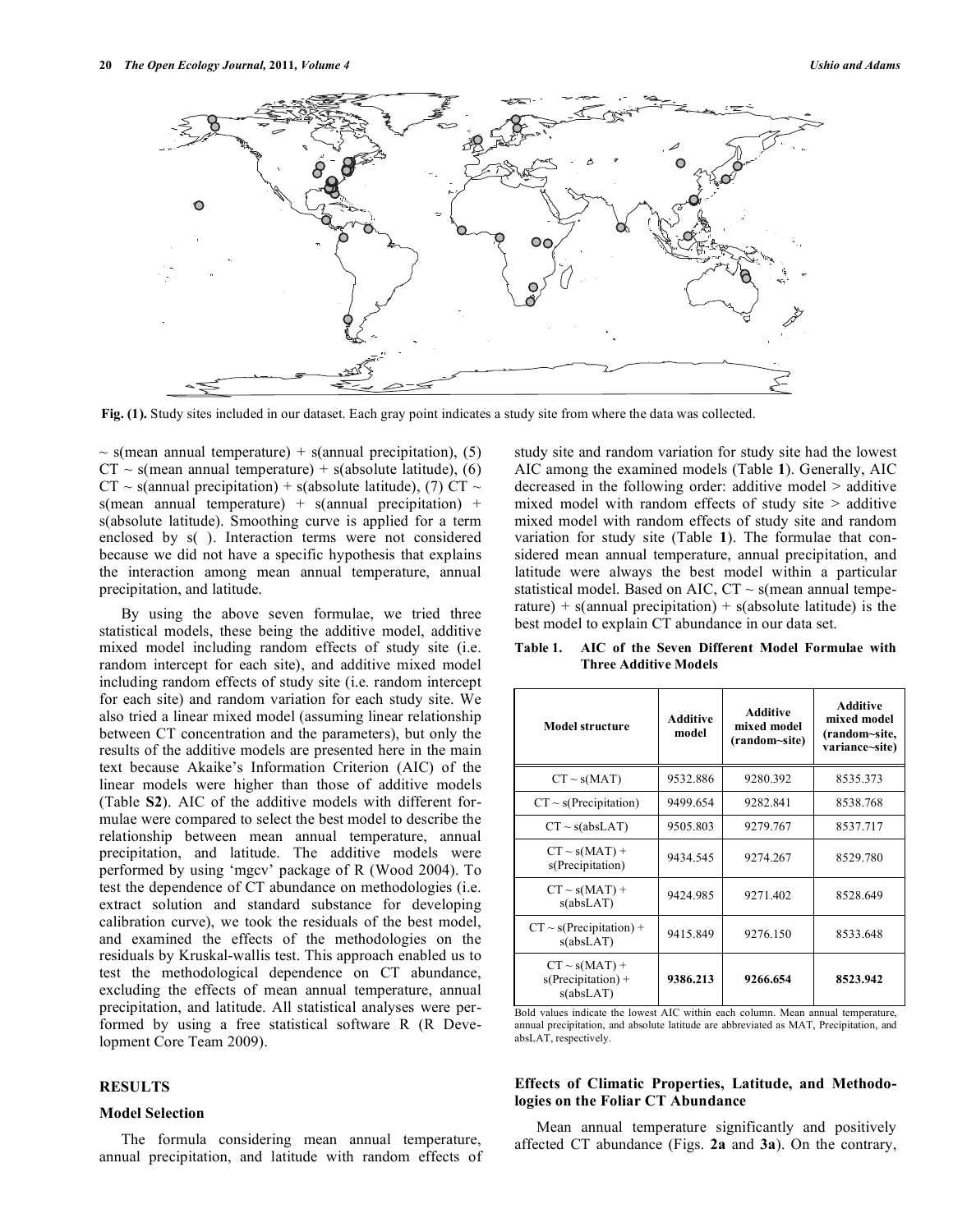

**Fig. (2).** The relationships between the concentration of CT's *versus* climatic parameters and latitude. The concentration of CT's *versus* mean annual temperature (**a**), annual precipitation (**b**), and latitude (**c**). Light gray circles indicate all data points in our data set. Red solid lines indicate the predicted values estimated from the additive mixed model of formula:  $CT \sim s$  (mean annual temperature) + s(annual precipitation) + s(latitude). Red dashed lines indicate 95% confidential intervals. Random effect and variation are assumed for each study site (see detail in Methods).

annual precipitation and latitude did not have significant effects on CT abundance (Figs. **2b, c** and **3b, c**). The variations in CT abundance were large, and different among study sites (Fig. **2**). The overall range of foliar CT concentrations was wide, ranging from  $0-660$  mg g<sup>-1</sup> (Fig. 2).

We briefly explored the effects of the methodologies on CT abundance by examining the residual pattern of the best model. Although previous studies indicated that different methodologies result in different quantification results of CT, we did not find any clear evidence that standard substance nor extract solution affected CT abundance if we had taken the effects of mean annual temperature, annual precipitation, and latitude into account (Fig. **S1**, Kruskalwallis test,  $P > 0.05$ ).

## **DISCUSSION**

Although the data on the CT abundance in tree leaves provides insights into ecosystem processes, such as herbivory and decomposition, there have been few investigational studies on CT abundance at the global scale. In this study, we find evidence that mean annual temperature has significant influences on CT abundance at the global scale.

## **Effects of Climatic Conditions and Latitude on CT Abundance**

Mean annual temperature was significantly and positively correlated with CT values (Figs. **2a** and **3a**). Some previous studies have also found CT abundance to be higher in a warmer region than in a cooler region (Coley and Barone 1996; Hallam and Read 2006). Our study indicated that this trend could be true even at the global scale. In warmer regions, plants are likely to achieve higher photosynthetic activity than those in colder regions (Farquhar *et al.* 1980). Thus, the plants may be able to allocate more carbon to carbon-based defensive substances such as CT's. Furthermore, some classic studies have indicated that potential herbivore pressure could be higher in warmer



**Fig. (3).** Estimated effects of climatic parameters on the concentration of CT's. Effects of mean annual temperature (**a**), annual precipitation (**b**), and latitude (**c**) on the concentration of CT's. Solid lines indicate estimated effects of the climatic parameters. Dashed lines indicate 95% confidential lines.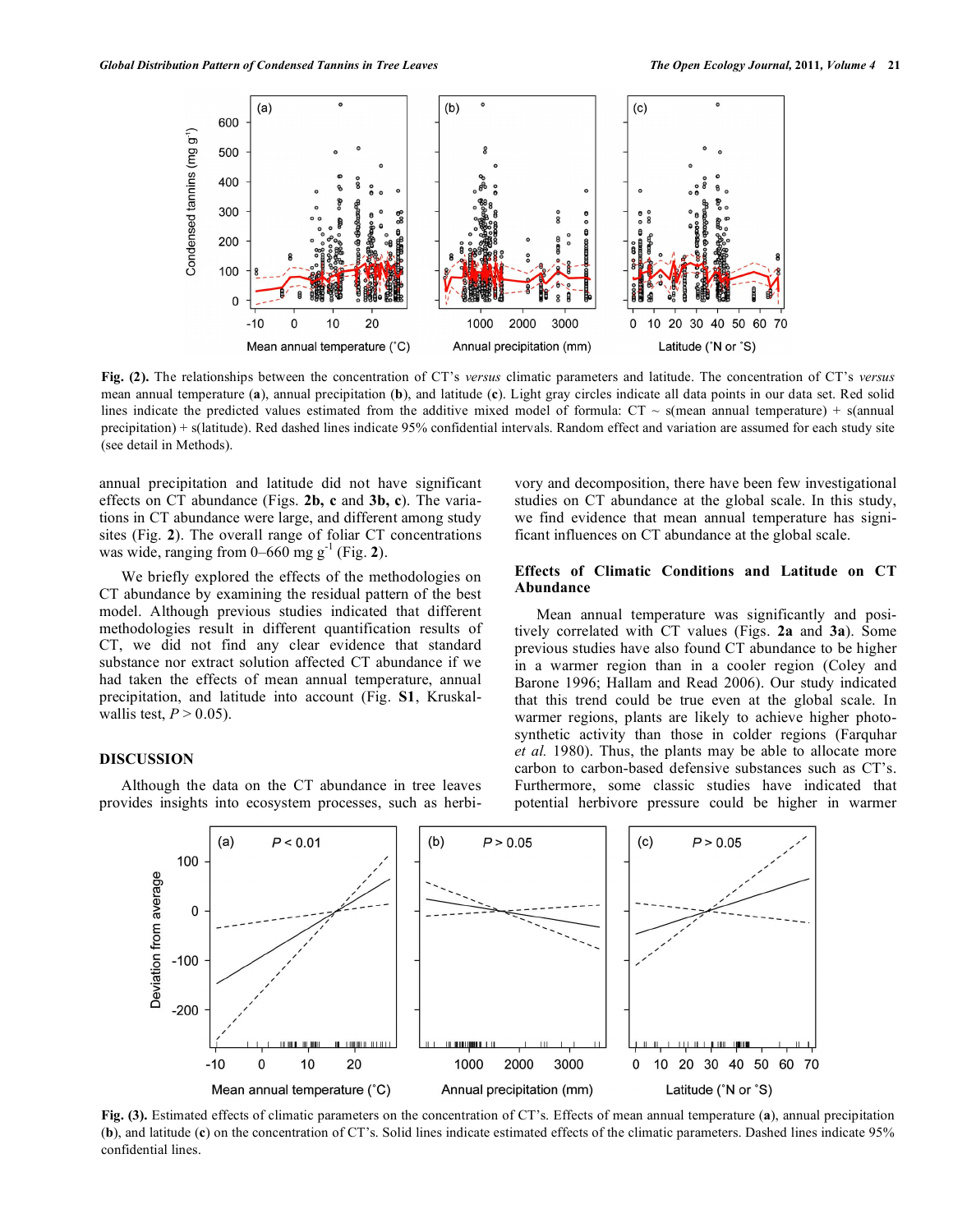regions than in colder regions (Coley and Barone 1996). Therefore, a higher allocation to defensive substances may be advantageous for plants growing in the warmer regions. However, some other studies did not find clear relationships between CT abundance and air temperature or latitude (Stark *et al.* 2008). Adams *et al.* (2009a) also showed only limited latitudinal trends in the concentrations of CT's, or other defensive compounds. Therefore, in order to conclude that CT abundance increases precisely with increasing air temperature, more extensive research is needed.

Though we found a significant positive relationship between mean annual temperature and CT abundance, we could still find a very low or zero abundance of foliar CT even in the warmer regions where the potential herbivore pressure can be high. One possible explanation is that plants often have other defensive strategies than direct carbonbased defense such as CT's. For example, tropical plants with a higher intensity of ant-defense (i.e., ant plants) contain a lesser amount of the direct defensive substrate than those with a lower intensity of ant-defense (Itioka 2005). These variations in plant anti-herbivore defense may contribute to our findings that some plant species did not contain foliar CT's, even in the tropical regions. Extract solutions and standard substance did not have significant influence on the quantification of the CT abundance if we had taken the effects of mean annual temperature, annual precipitation, and latitude into account, although previous research found that some methodologies have effects on the quantification of the CT abundance (Cork and Krockenberger 1991).

## **Unconsidered Factors and Problems in the Quantification of CT's**

Our results showed that CT abundance is influenced by mean annual temperature, but not by annual precipitation and latitude. However, before concluding that air temperature significantly influences the CT abundance in tree leaves at the global scale, we have to consider some other factors that possibly impact on the CT abundance. The literature on CT's seldom included all tree species occurring within a study site, and the relative abundance of each tree species was also seldom provided. Therefore, it is hard to know the 'real' representative mean CT concentration in a unit area of the site because the mean value of the site CT's should be provided by calculating CT abundance of each species standardized to the species relative abundance to account for different proportions of the flora in the site (Oates *et al.* 1990). In addition, we did not test phylogenic effects of plant species on CT abundance, and this might be worth considering as a factor to explain CT abundance.

Other methodologies or sampling designs could also affect the quantification of CT's. Namely, the drying procedure (Cork and Krockenberger 1991), developmental stages of a leaf (Rehill *et al.* 2006) and nutrient availability (McKey *et al.* 1978) are also known to influence the concentrations of foliar CT's. Since foliar CT's also affect soil nutrient availability by regulating the soil decomposition process, the interactions between soil nutrient availability and foliar CT's cause important feedback effects (Northup *et al.* 1998; Ushio *et al.* 2009). However, these factors could not be considered in this study.

Furthermore, although we discussed that CT's might increase partly due to a higher grazing pressure of herbivores in warmer regions, this idea is now also put in some doubt by some recent studies. For example, Adams *et al.* (2009b) compared leaf damage area between tropical and temperate regions by using standardized sampling methods and found that there were no distinct differences in the damage area of leaves per unit time between these regions. Another study by the same authors did not find the 'expected' clear latitudinal trend towards more herbivory in warmer climates in North American forests (Adams and Zhang 2009). Thus, comprehensive studies with standardized methods are required to improve understanding of the relationship between herbivory and air temperature or latitude.

#### **Conclusions**

In conclusion, the findings of this study showed that the concentration of CT's in tree leaves was significantly associated with mean annual temperature, a finding that is consistent with the conclusions of older studies and the traditional expectations of theory. However, as some studies have reported previously, the results can be significantly affected by methodologies and other experimental designs, which are not yet standardized. Phylogeny of plant species, which were not included in our analysis, is also important factor to be considered. These factors contribute to the lack of current understanding of the global distribution pattern of CT's in tree leaves, which in turn prevents understanding of ecosystem processes. Comprehensive research with standardized methods will greatly improve our understanding of CT abundance in tree leaves and the mechanisms of ecosystem processes.

## **ACKNOWLEDGEMENTS**

We greatly thank the authors who provided the climatic data from the study sites. We thank Dr. Hiroyuki Takemoto for his valuable comments on the rough draft of this manuscript. This study was supported in part by Global COE program A06 to Kyoto University. M.U. was supported by Grand-in-Aid for JSPS Fellows (21-1526).

## **CONFLICT OF INTEREST**

None declared.

#### **SUPPLEMENTARY MATERIAL**

Supplementary material is available on the publishers Web site along with the published article.

## **REFERENCES**

- Adams, J M, Rehill, B, Zhang, Y & Gower, J (2009a) A test of the latitudinal defense hypothesis: Herbivory, tannins and total phenolics in four North American tree species. *Ecological Research,* 24, 697-704.
- Adams, J M & Zhang, Y (2009) Is there more insect folivory in warmer temperate climates? A latitudinal comparison of insect folivory in eastern North America. *Journal of Ecology,* 97, 933-40.
- Adams, J M, Zhang, Y, Basri, M & Shukor, N (2009b) Do tropical forest leaves suffer more insect herbivory? a comparison of tropical